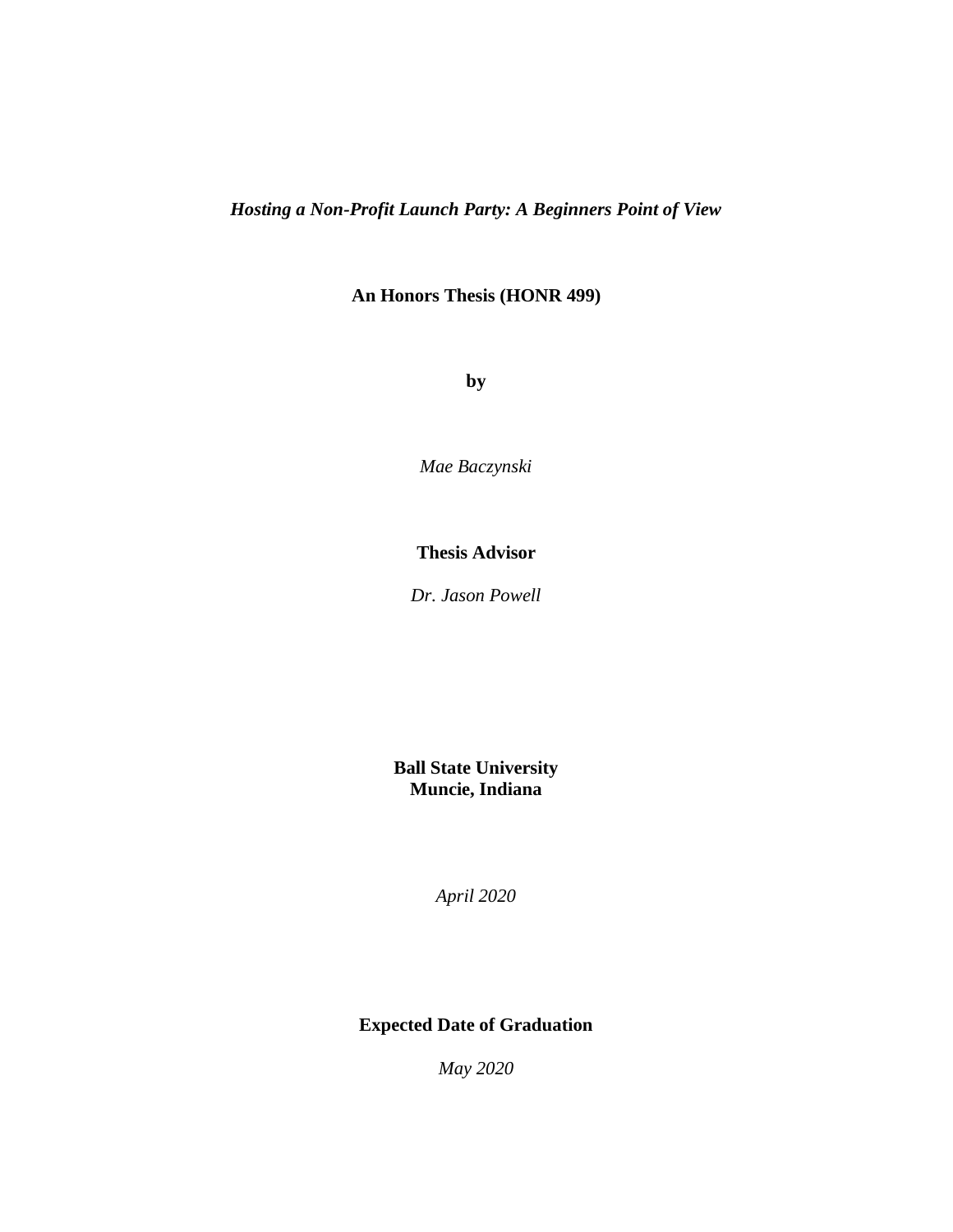## **Abstract**

Hosting a non-profit launch party is the first big event the organization will put on. Beneficence Family Scholars is a non-profit in Muncie, Indiana that was created by 16 Ball State University students. None of the students had experience hosting an event as large as a launch party and had to overcome challenges along the way. This paper discusses the planning and execution of the launch party, invitations, silent auction, venue, catering, florist, entertainment, speakers, and fundraising that went in to hosting a successful launch party, followed by suggested improvements that could have been made or should be made in the future.

### **Acknowledgments**

I cannot express enough appreciation to Dr. Jason Powell for giving me the opportunity to be a part of the life-changing immersive learning project of creating Beneficence Family Scholars and for his patience, guidance, and support while I worked on my thesis. I couldn't imagine having a better advisor and friend.

My completion of my project couldn't have been done without all the students that created Beneficence Family Scholars and organized the launch party. Thank you to Lydia, Rebecca, Zach, Liz, Steph, Tristan, Olivia, Eliza, Phil, Dorien, Liz, Bobbie, Alli, Elianor, and Abbie. And a special thank you to Ball State Honors College for giving me the opportunity to be a part of something big.

Lastly, I would like to thank my caring and supportive fiancé AJ. Your support through the times when I got discourages cannot be appreciated enough.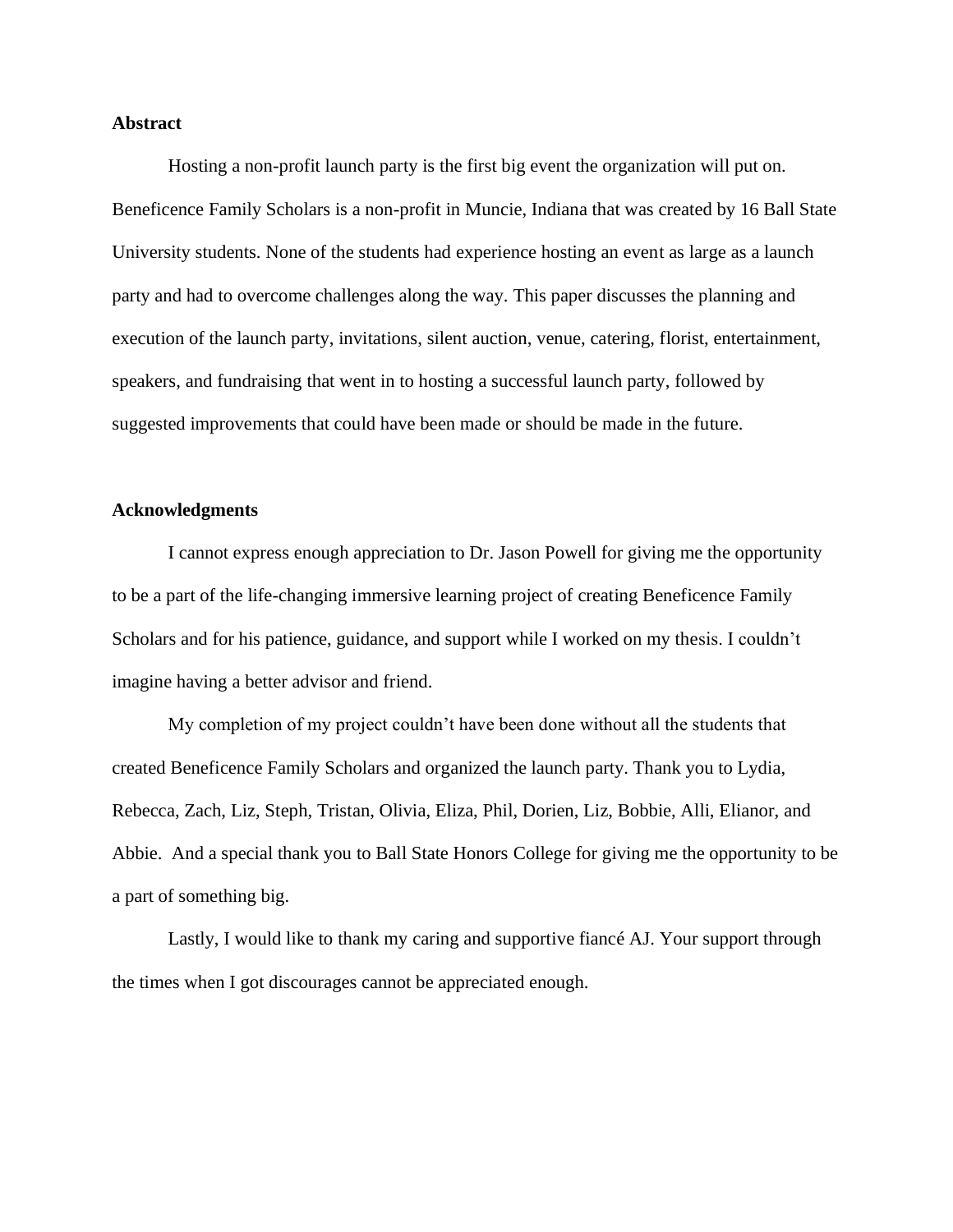#### **Process Analysis Statement**

This project is very near and dear to my heart and it was a joy to work on and reflect upon all the hard work that went into the launch party. When I had the opportunity to step-up and be a part of the group that focused on organizing the launch party I jumped at the chance. I have always enjoyed planning events and had experience in planning events for small groups, but not as much experience planning large professional events.

As I search for post-graduate jobs, I have been reflecting on the experiences I have had and think how much I enjoy all the planning that goes into events and how I am able to see all the hard work pay off. When the idea of a launch party was first mentioned, I knew I wanted to do my thesis over it in some way. As planning took place, there were so many different options and avenues we could have chosen, and we did some research on how to execute different things like the silent auction and fundraising, but it left me wondering, "Is there a better way we could have done this?"

Throughout this project, I reflected on how and why we did things and read through numerous academic articles looking for research and advice on planning launch parties and events for non-profits. This is an area that is not heavily researched or compiled into one source, so I hope that one day my experience and research can help someone. I read blog posts and newspaper articles of people giving advice and took that all into account when analyzing our planning and execution and when making suggested improvements.

The experience of hosting the launch party and analyzing the process has been eyeopening and one that I am proud to talk about. There is so much that goes into planning events and throughout this process I have gained so much appreciation for those who plan events for a living and for the events I have attended. There is so much background work that goes into each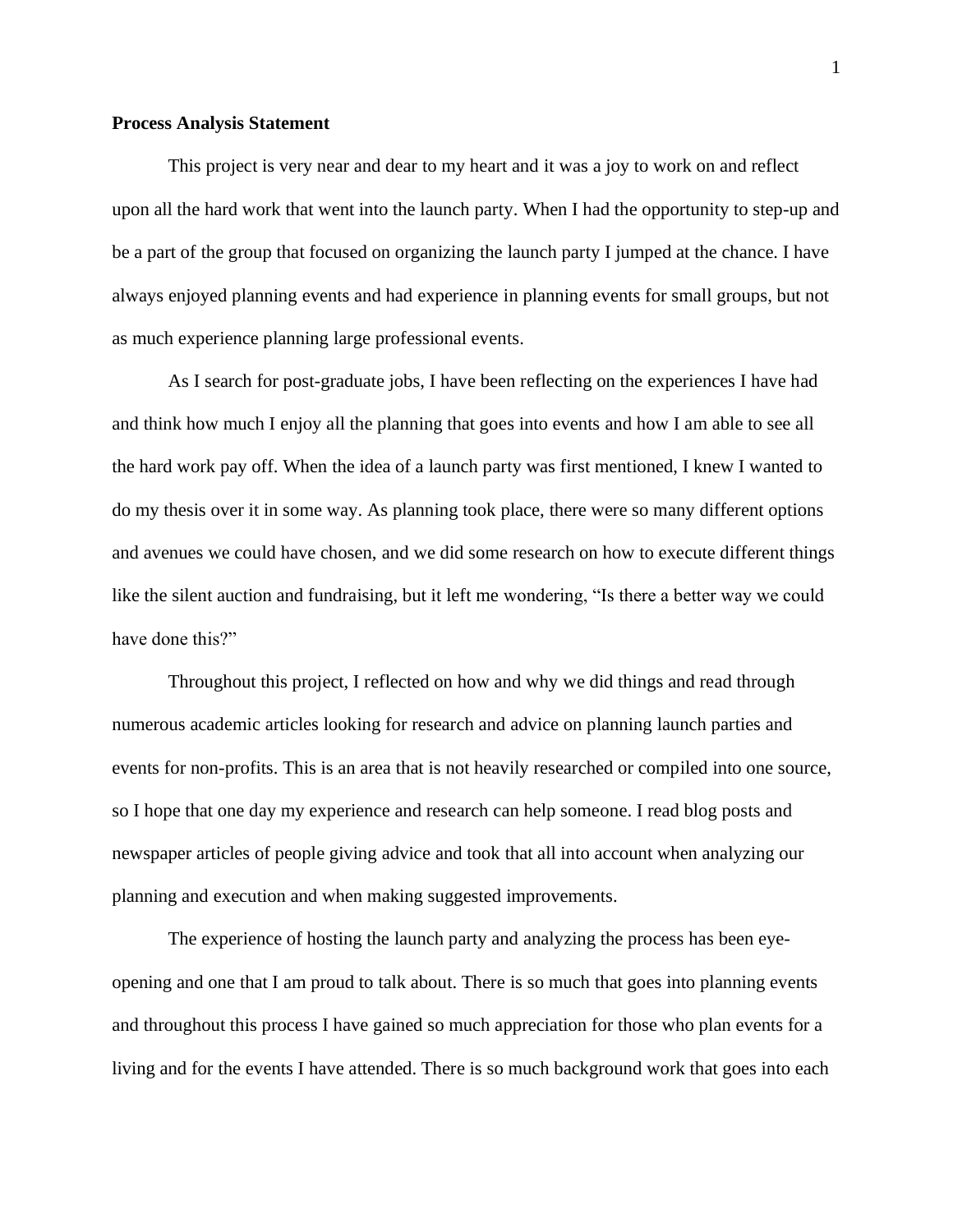little detail and numerous ways to get there. I will carry all the knowledge I have gained throughout this process with me into my future endeavors and am grateful for the opportunity to help plan the launch party for Beneficence Family Scholars.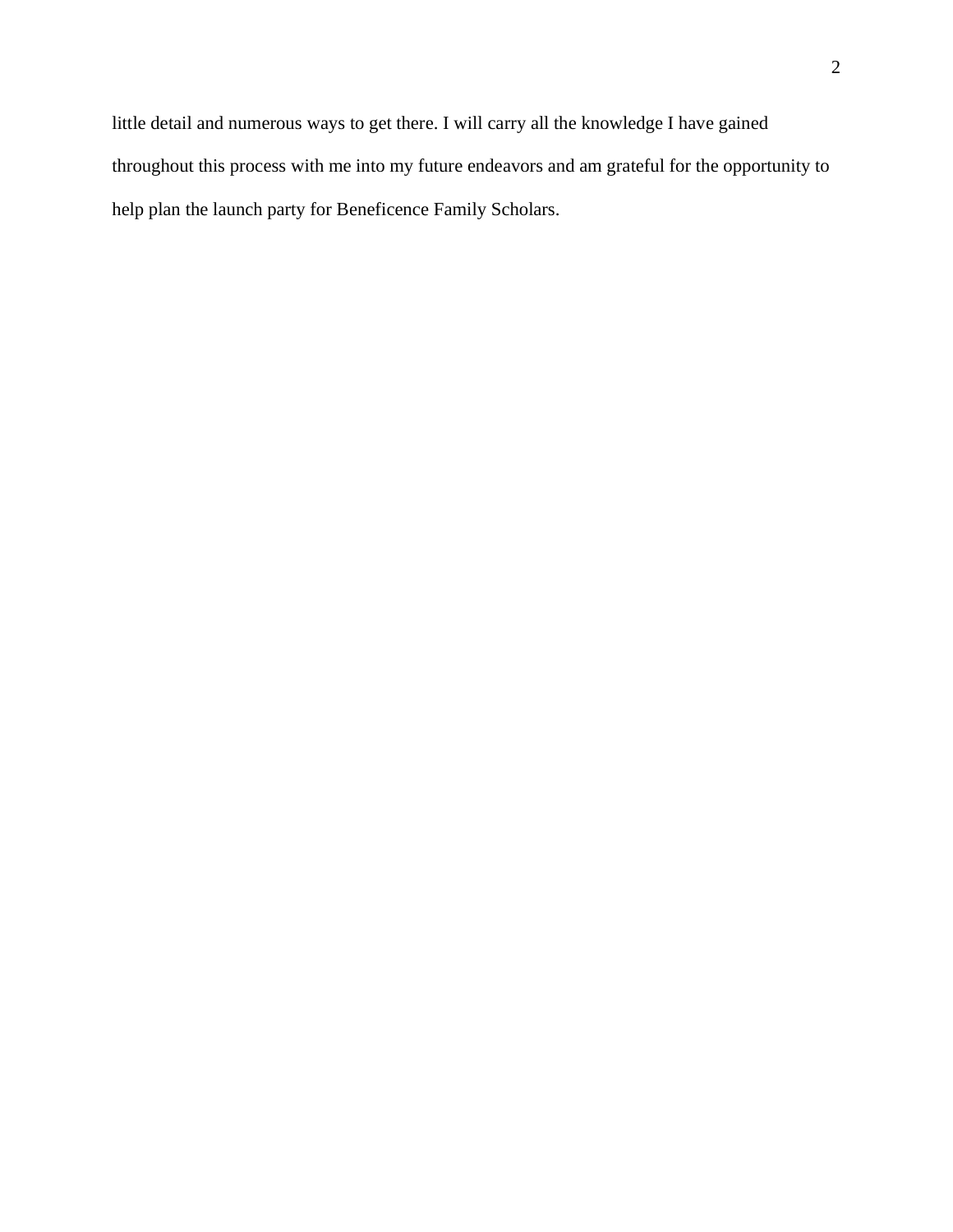Hosting a Non-Profit Launch Party: A Beginners Point of View

### **Introduction**

I have always been fascinated and interested in event planning and have even considered it as a profession. Since I was a child, I was always helping with the logistics of events from Vacation Bible School, funeral dinners, high school events such as prom and into my college career planning events for organizations I am a part of and now planning events related to my wedding. Not only choosing venues and decorations, but the substantial parts of the event being the logistics and making sure every aspect goes smoothly. When I had the opportunity to be one of the key leaders in supervising and organizing a launch party for a non-profit, I was involved in creating; I jumped on it.

On Friday, April 26, 2019, the non-profit Beneficence Family Scholars was officially launched. The launch party was a success and had wonderful food, décor, and fundraising efforts, but with all events, now that it is over, it is time to reflect on what we could have improved upon that would have made it even more successful. By reflecting on past mistakes and discussing potential improvements, the next event Beneficence family Scholar holds or the next event I help to plan should be even more successful.

#### **Background**

In the Spring of 2019, I was part of an immersive learning project at the Virginia Ball Center for Creative Inquiry through Ball State University. 15 other Ball State University Honors College students and I created the non-profit Beneficence Family Scholars (BFS) from the ground up, led by Honors College professor Dr. Jason Powell. Many of us had experience volunteering for or working with non-profits, but none of us had ever been involved in the creation of one. Along the way, we ran into many roadblocks, but by the end of the semester, we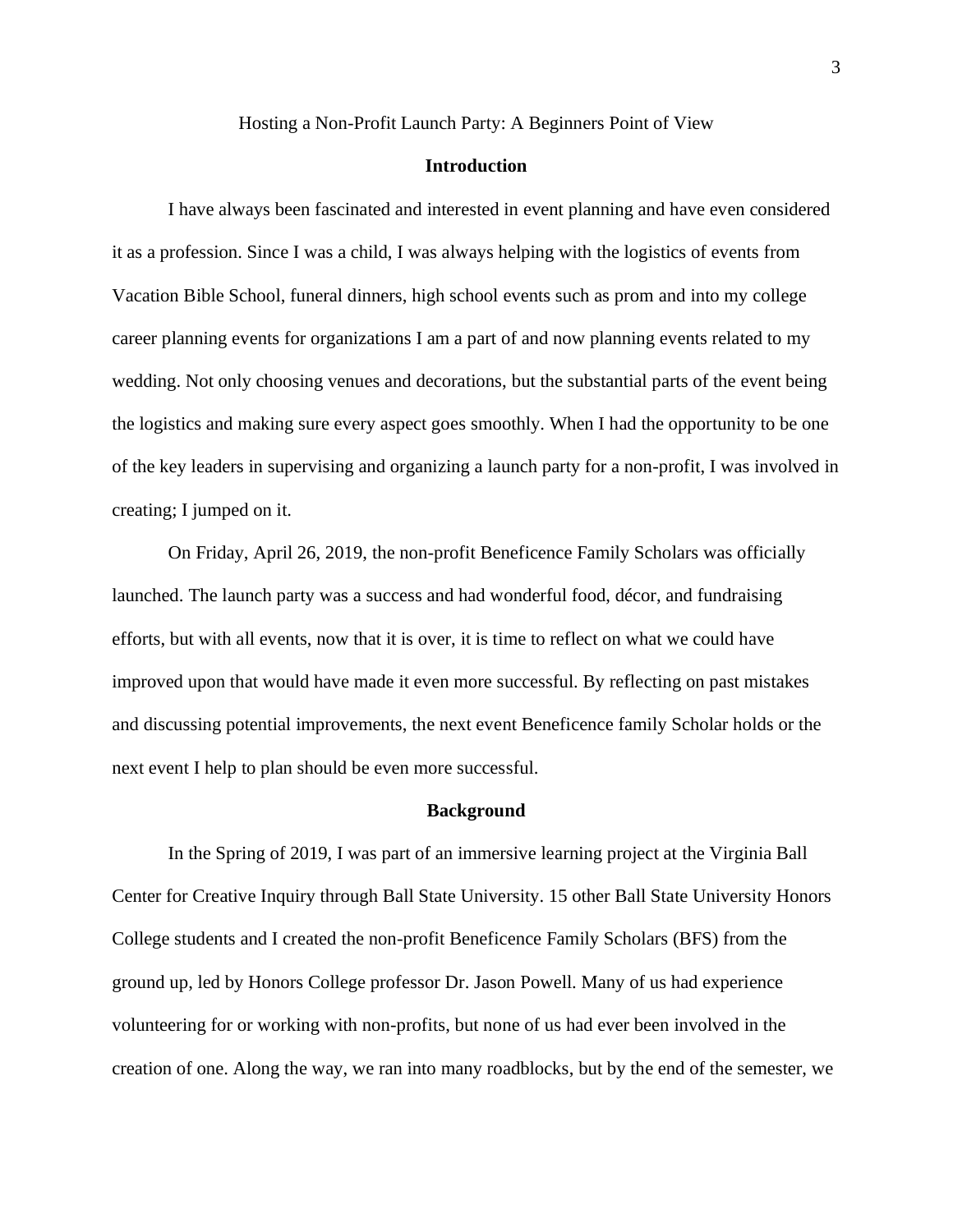had a successful launch party and raised over \$8,000. Beneficence Family Scholars is now a successful non-profit that is continuing to impact the Muncie, Indiana community.

Beneficence Family Scholars is an affiliate of Family Scholar House in Louisville, Kentucky. Family Scholar House was originally formed in 1995 by a collaboration of religious women who named it Project Women. Project Women aimed to assist single mothers in earning a college degree. In 2005, Family Scholar House's current CEO and Chief Possibility Officer (CPO) Cathe Dykstra joined Project Women and helped the program to grow and open up to help single parents and not just single mothers. In 2008 Project Women changed its name to Family Scholar House, beginning the legacy it has today (Changing Lives and Communities Through Education).

Family Scholar House provides all-encompassing support to their participants through helping to provide housing, academic support services, and family support services. Their mission statement states, "The mission of Family Scholar House is to end the cycle of poverty and transform our community by empowering families and youth to succeed in education and achieve life-long self-sufficience," (About Us). As of 2019, Family Scholar House has 585 families in their residential program and has provided support to participants to earn 445 degrees (Changing Lives and Communities Through Education).

During the Summer of 2018, current President and Founder of Beneficence Family Scholars Lydia Kotowski volunteered with Family Scholar House and found passion in their mission. Lydia wanted to create a similar impact in the Muncie, Indiana community where she is a current undergraduate at Ball State University. After much work and research, she proposed the program to Dr. Jason Powell, and through some timely opportunities, it eventually became an immersive learning project at the Virginia Ball Center for Creative Inquiry.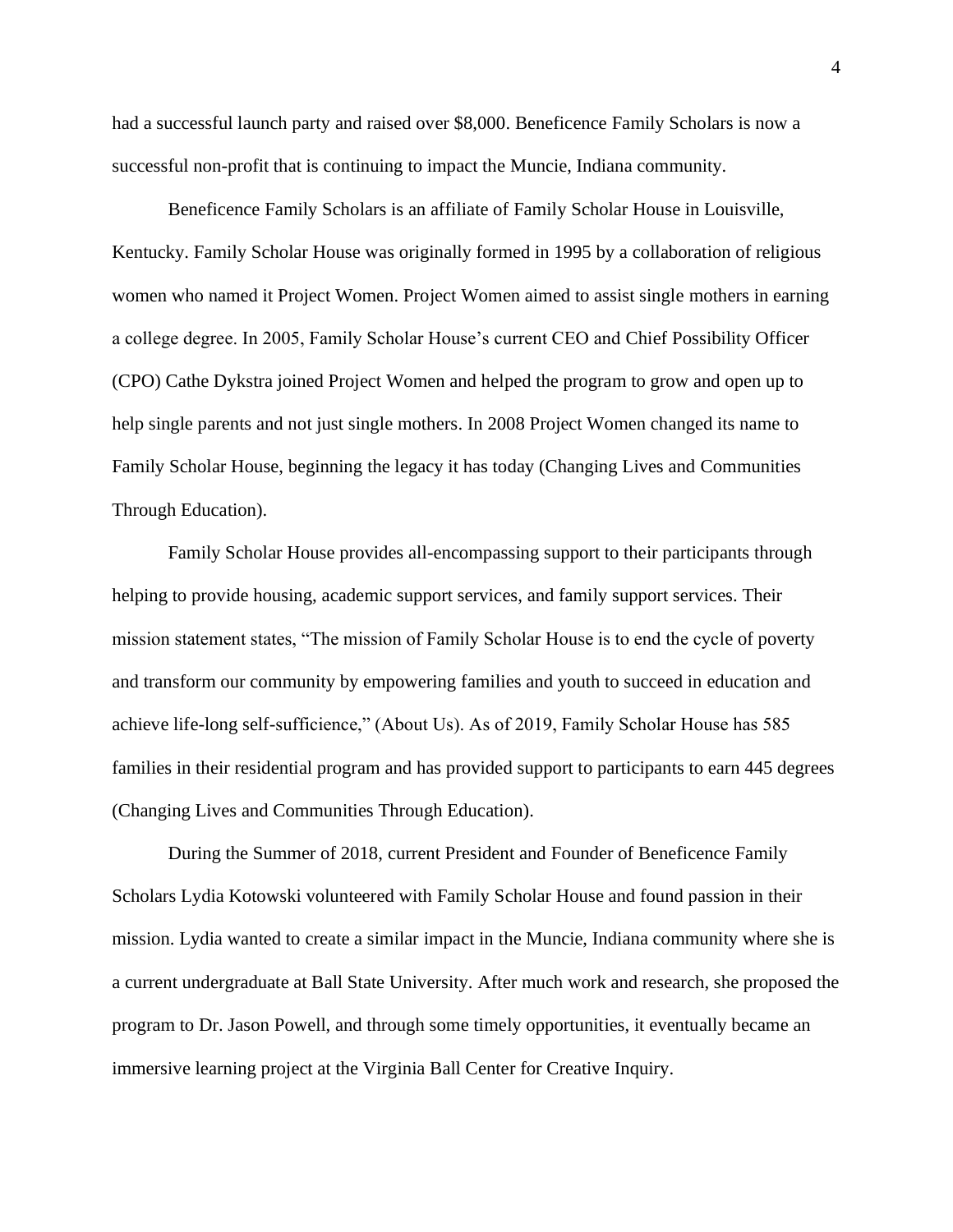Below is an excerpt from the Virginia Ball Center for Creative Inquiry's page on the Ball State University's website discussing how students are chosen for the project and how students are able to dedicate themselves for a semester to this project:

Each year, four Ball State University faculty members are chosen to lead teams of 15 students in these interdisciplinary, immersive seminars. The students are chosen by application or audition. Working together with a community sponsor, each group of faculty and students creates a product to engage the community in public dialogue.

The center provides a summer stipend for each faculty member to prepare the seminar. The center also provides a semester's "leave" for the four fellows—two in the fall and two in the spring—to teach these seminars. Students enrolled in each seminar receive a full semester's credit for their work. And to help facilitate that work, the center provides each seminar with a significant budget to produce its project (Virginia B. Ball Center for Creative Inquiry).

Dr. Powell wanted to share this opportunity with as many students as he could, and he started sharing information with the classes he was teaching in the honors college. An excerpt from the Virginia Ball Center's page on Ball State's website discussing the goals and of the project is included below:

#### **Spring 2019 Semester:**

**Jason Powell**, Honors Humanities - "*Beneficence Family Scholars*"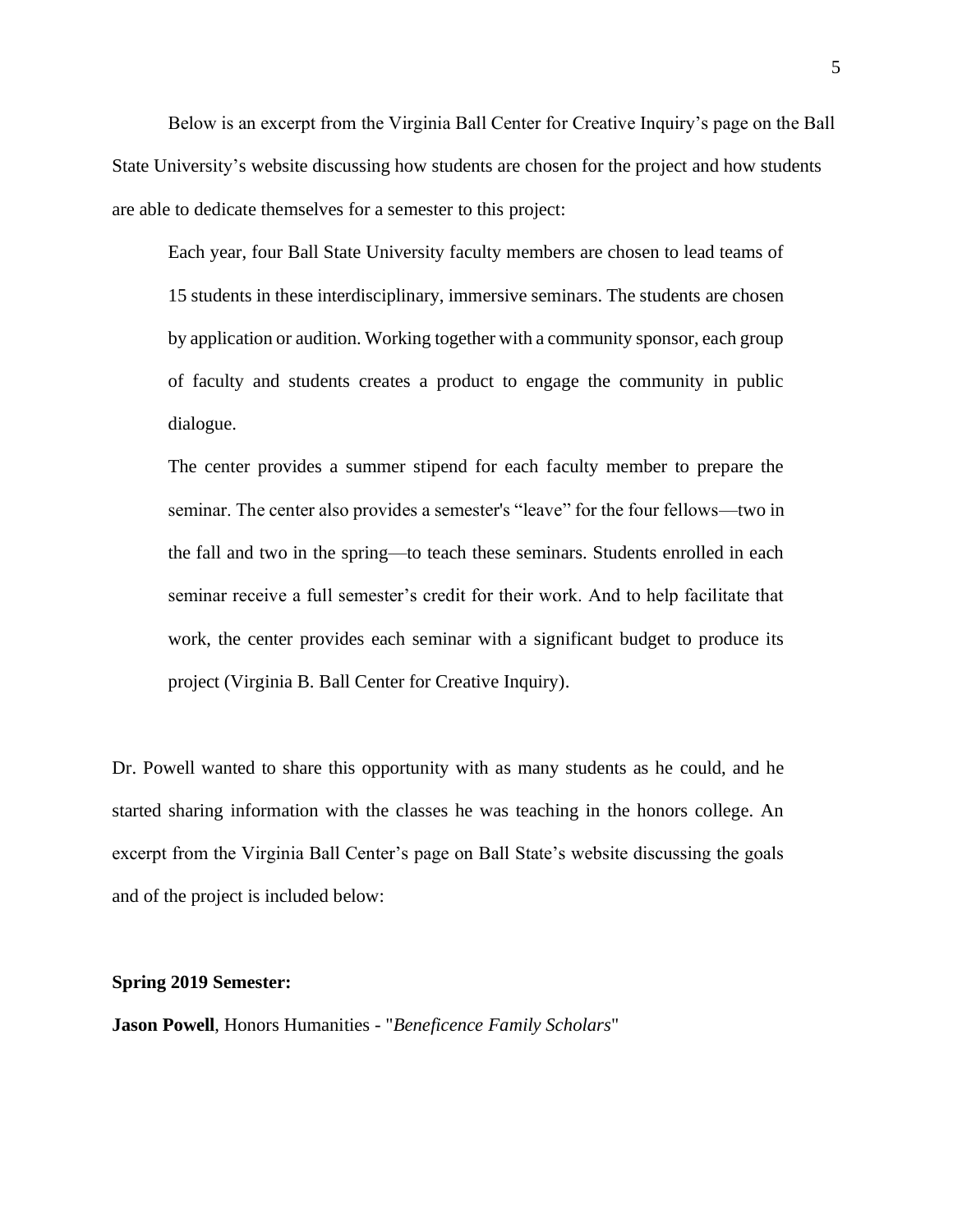Jason and his students will examine the issues of generational poverty, specifically in Muncie, Indiana, as they relate to promoting the value of education, the humanities, and equality. Using the model established by the **Family Scholars House** in Louisville, Kentucky - a pioneering organization that has successfully helped hundreds of families overcome the social, educational, and economic obstacles unique to generational poverty - the student team will create a nonprofit organization that seeks to address the comprehensive needs of the whole family, including housing, education, healthcare, nutrition, access to technology, career readiness, and financial literacy. The seminar will select and work with five single-parent families to begin a pilot program - to be introduced in the fall of 2019 - whose primary objective will be to provide the opportunity for these parents to attend college and work towards obtaining a four-year degree. Students will also develop skills in promotion and marketing, grant writing, leadership, and organization, and endeavor to develop partnerships and attract community donors in order to create a long-term, sustainable program model. The seminars community partners include the **Ball State's Honors College**, **Ball State's Office of the President**, and the **Excel Center** (Virginia B. Ball Center for Creative Inquiry).

Students were ecstatic about the opportunity, many attending information sessions. Dr. Powell had planned to open the application for the immersive learning project to the entire campus, but he had so much interest from honors students that he kept it exclusive to honors students. To be considered for the project, students were required to submit an application that included:

- 1. A short essay why they wanted to participate in the course
- 2. Specialized or unique skills/abilities they could bring to the course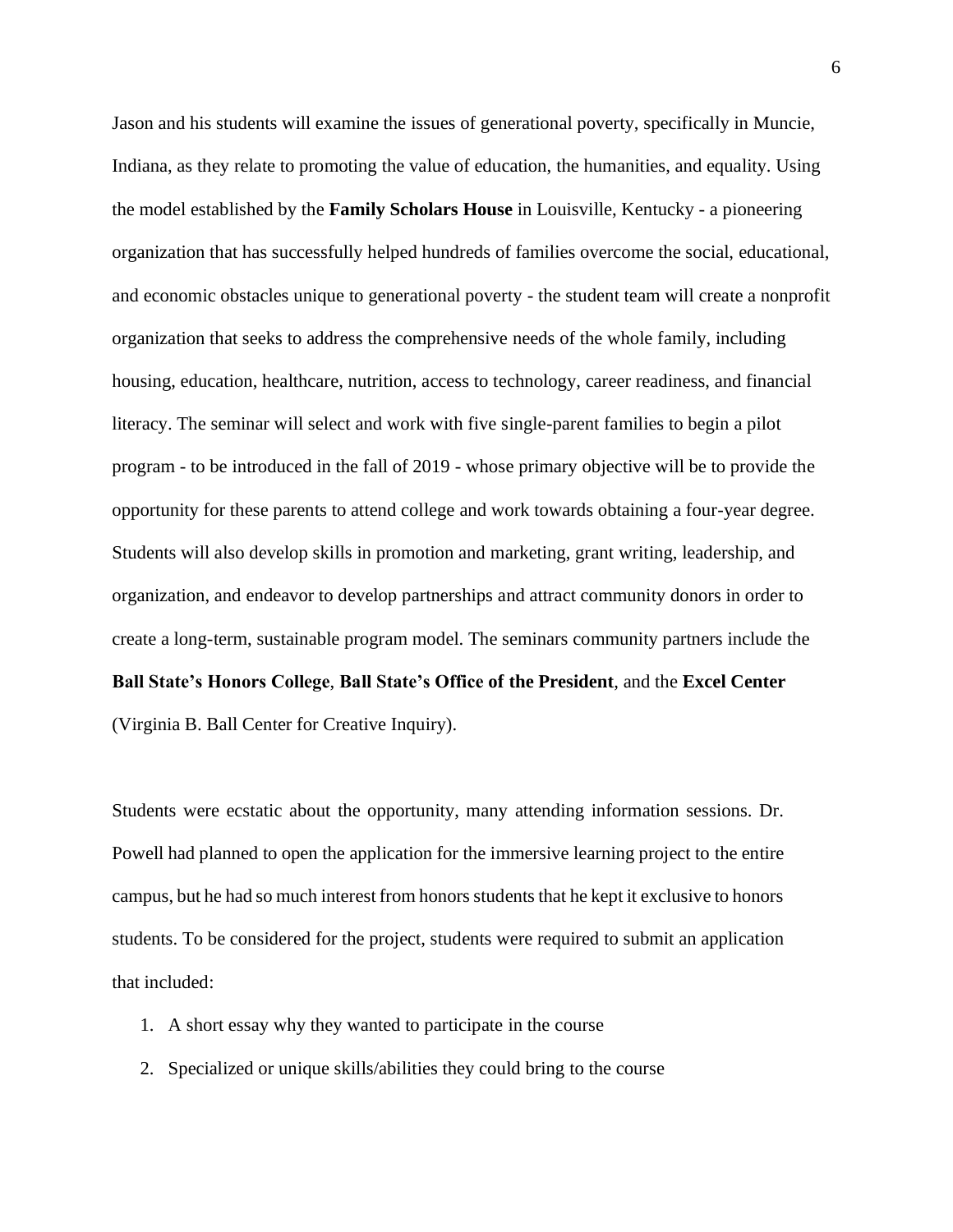- 3. Major(s) and Minor(s)
- 4. Projected graduation date
- 5. Any courses they think they may be able to get credit for through the course
- 6. Courses they must take on campus the next semester
- 7. Special circumstances such as a work schedule, disabilities, etc.
- 8. Lastly, their current understanding of generational poverty

In addition to Lydia Kotowski, 15 honors students were chosen to be a part of the project to create Beneficence Family Scholars. Students from many majors such as Marketing, Legal Studies, Telecommunications, Psychology, Spanish, Communication Studies, and more came together to do something they had never done before. Create a sustainable nonprofit that focused on aiding in the stoppage of generational poverty.

#### **Showcase & Launch Party**

One requirement for immersive learning projects through the Virginia Ball Center for Creative Inquiry is to hold a showcase at the end of the semester. Showcases each semester are unique to the project that was worked on and is meant to present everything the group accomplished within the semester. Some showcases in the past have included a theatrical performance, presentations to community members, Ball State faculty, and even members of local and state government, presenting research at conferences, and more. With the creation of our non-profit Beneficence Family Scholars, we wanted to do more than a presentation of what we had accomplished; we wanted our showcase to be the launch of our organization, our Launch Party.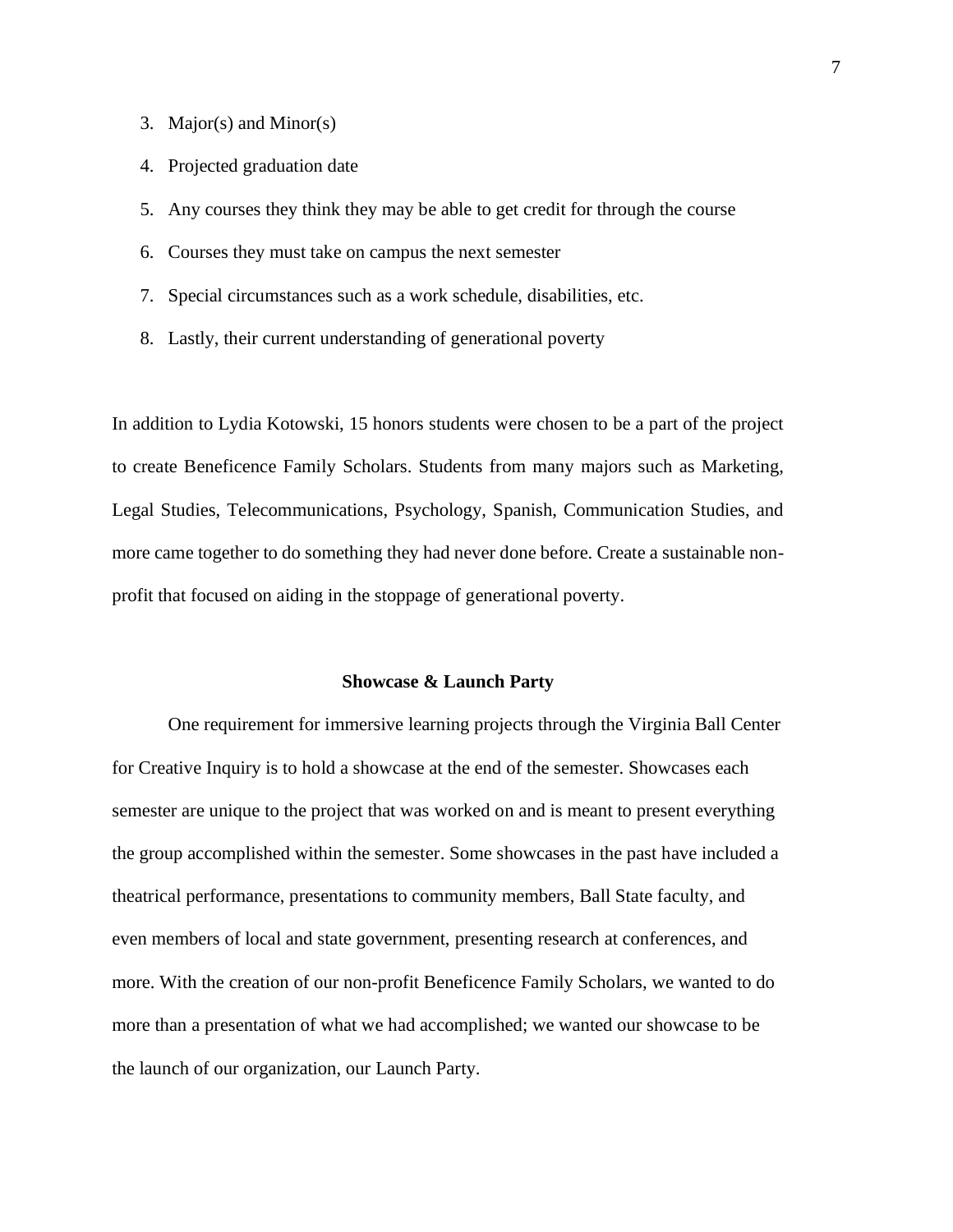We wanted to invite our families, Ball State faculty, Family Scholar House employees, community members, and more to the launch party. Ideally, our goal was to get the word out about Beneficence Family Scholars and raise money so we could get the ball rolling on programs for the families that would eventually become our Scholars. Planning an event in this fashion in less than 6 months may be difficult for an experienced event planner, let alone 16 students who have little to no event planning experience. For each aspect of the launch party, I discuss what we did to plan and our thought process behind it, followed by how we executed it, then include my thoughts and research on how others have planned non-profit launch parties and fundraising events that leads into a discussion on what we could have done differently.

Planning the launch party was a challenge. Not only because we had never done it before, but because there were 17 people brainstorming ideas—resulting in 17 unique visions. Our group had big visions, but they were easier said than done and we ended up having to scale them back into a more realistic outcome. The guest list was over 200 people and we were able to fit food, a silent auction, guest speakers, a documentary, and a fundraiser all into less than 3 hours. In the end, we had a successful launch party and raised over \$8,000 that would go towards helping our organization grow and serving the Muncie community one family at a time.

#### **Launch Party Goals**

#### Planning & Execution

A unique aspect to our launch party is that we had many goals: show our families and professors what we had accomplished, show community leaders what their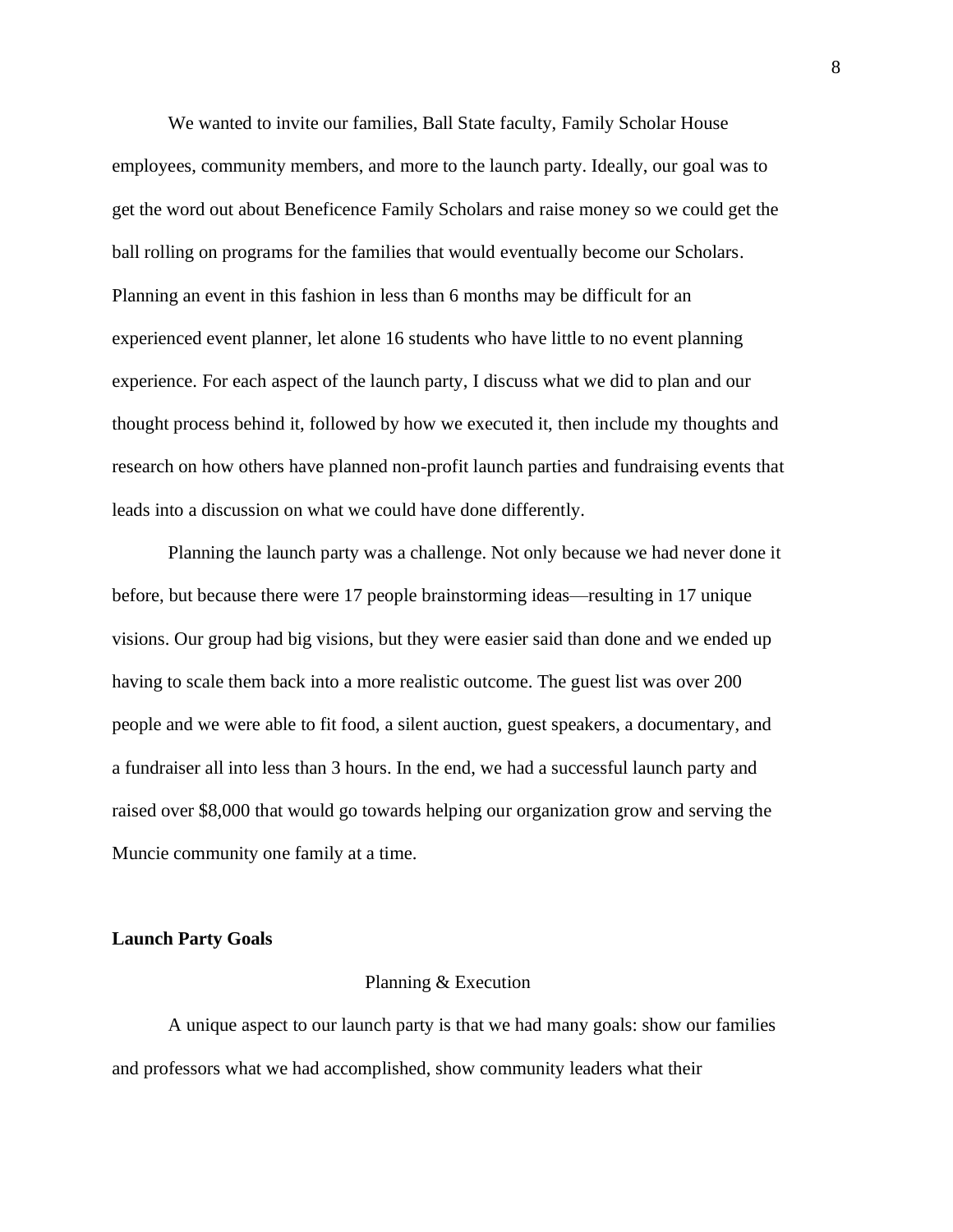organizations could partner with in the future, and to gain donors for our organization. In other circumstances, the launch party for Beneficence Family Scholars may have been different, but as students, we were putting the focus on meeting the requirements for a showcase for the Virginia Ball Center for Creative Inquiry, while launching a non-profit for the Muncie Community.

## Suggested Improvements

We succeeded and at the end of the night we all felt proud of our accomplishments, but I believe we could have prospered more in each area if we focused our energy into one goal instead of three. Kathy Bonk, the author of *Communication and Small Profit Organizations*, writes that when planning an event for a non-profit, there needs to be a clear definition of what you are trying to accomplish. You need to present your goal to your target audience in a clear and compelling manner (Bonk et al., 2008). By focusing on too many goals, we confused attendees. After speaking to my family members following the event, they were not sure if they were there to see our progress or donate to a non-profit. In reality, we invited them to do both. I believe that we should have focused on one goal and put all our energy into that.

## **Invitations**

## Planning

To save on money and be more environmentally friendly, our group wanted to send out mobile invitations through our website. The thought process behind this was that we could save on both paper and postage. Invitees would be able to RSVP via an online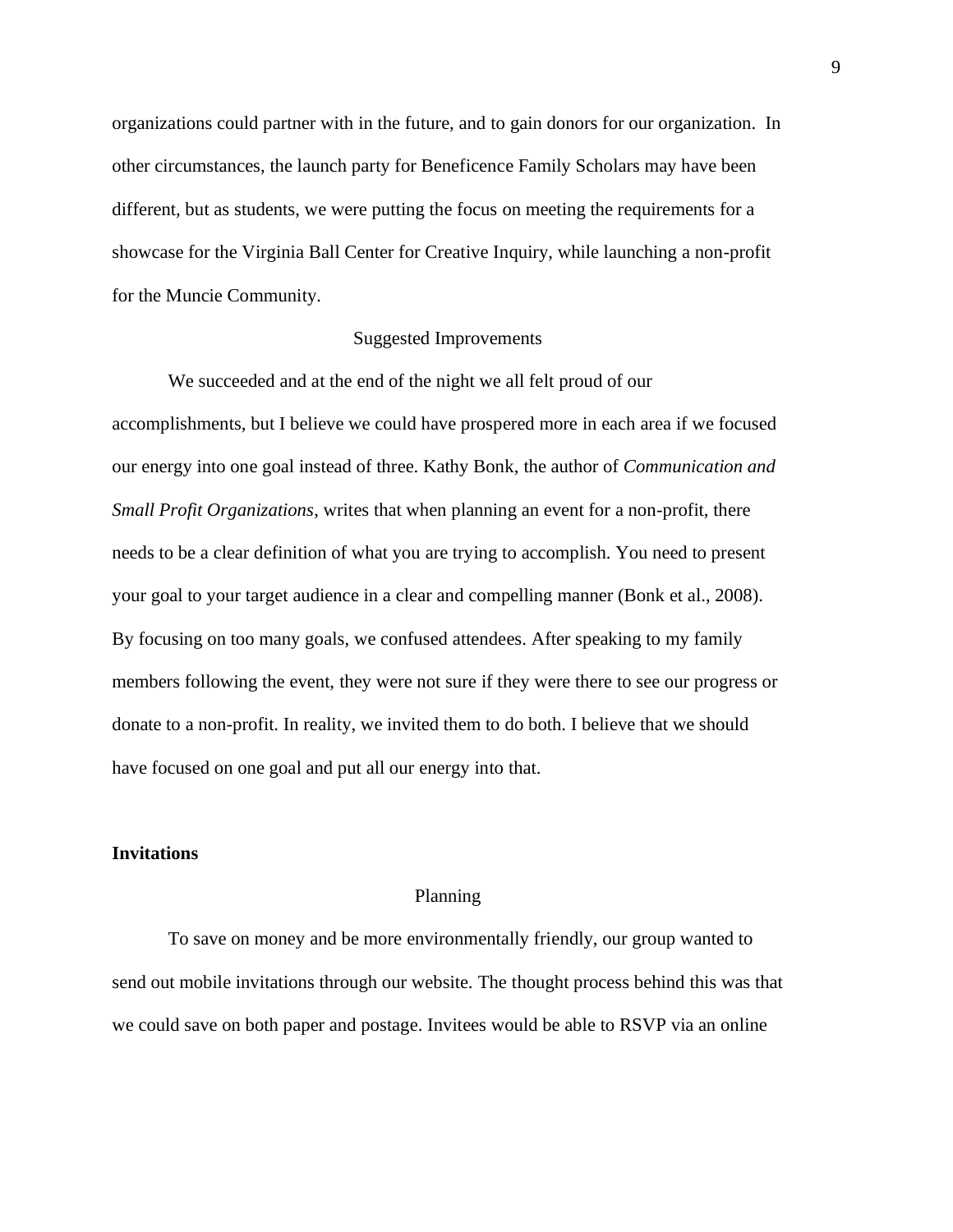link and all the contact information and RSVP's would be streamlined into one area, giving us access to all our information easily.

## Execution

We sent invitations out a little over a month before the event. A few challenges we came across when using the form of mobile invitations were finding the emails for everyone we planned to invite. When finding them ourselves through contact lists and searching on the web didn't work, we would have to make phone calls or contact them in a different way to get their email. After invitations went out, we were puzzled by the lack of RSVP's, only to find out the invitations were sent to 'junk' for many people, leading to us having to send out a second round of invitations and hoping we had the correct email addresses.

#### Suggested Improvements

One improvement to make certain invitees would have seen our invitation is to send paper invitations. If we had done that, we would have instead had to seek out invitees' physical addresses, which may have been just as challenging. One way may have been able to avoid our invitations going to junk mail is to send them from personal accounts rather than our newly built website. Because we were inviting mostly personal contacts to the launch party, most of the invitees were personal contacts. By sending them from personal accounts, we could have also attached what our impact on the project was and the importance it has in our lives. This would have added a more personal and emotional attachment to the invitations, giving them another reason to want to attend the launch party. For future events and fundraisers that Beneficence Family Scholars organizes, sending out invitations from an official Beneficence Family Scholars email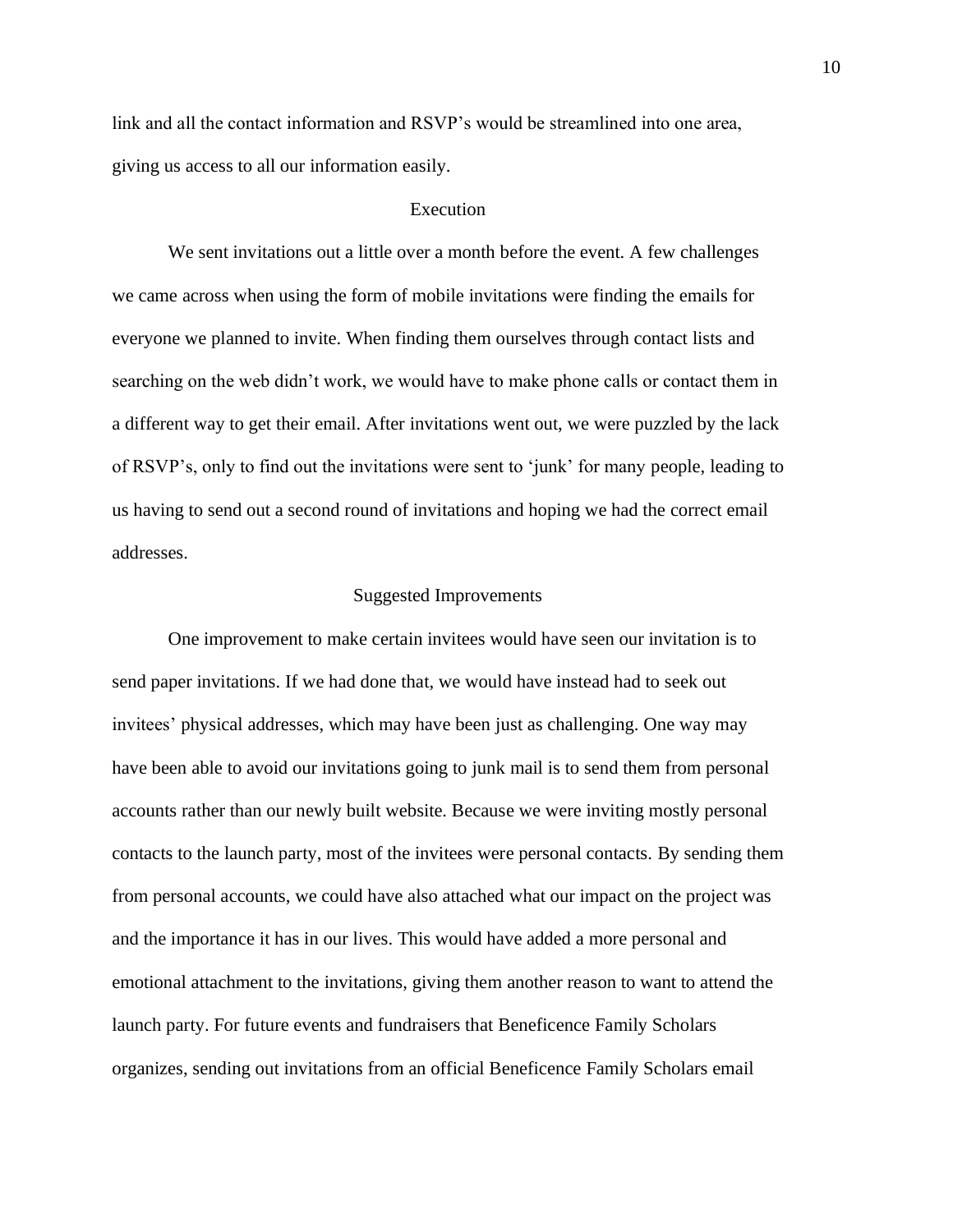address would be fitting because invitees would most likely be past donors and have previous knowledge about the organization.

### **Silent Auction**

### Planning

For one of our fundraisers at the launch party, we decided to organize a silent auction. The students and families involved with the creation of Beneficence Family Scholars donated items if they were able, each board member that had been recruited donated a gift basket, and the rest of the items were donated by business in and around the area. These donations were acquired by calling, emailing, and visiting businesses. Many businesses we contacted explained that they only accept donation requests at a certain time of the year or need more than a month or 2 in advance to be able to donate. Many enormous companies like Target, Kohls, etc. asked for donation requests to be submitted 6 or more months in advance. We had the most luck with local businesses that a group member had a personal connection to.

## Execution

The silent auction went tremendously, and we met our goal to sell each item for over half its original price. We had made silent auction bid sheets and framed the title and information of each item to set next to the item. A list of our donors for the silent auction is below:

Greek's Pizzeria, TIS Bookstore, Ball State Athletics, Cincinnati Zoo & Botanical Gardens, Crew Carwash, French Lick Winery, Fort Wayne Museum of Art, Muncie Civic Theatre, Thr3e Wise Men Brewing Co.,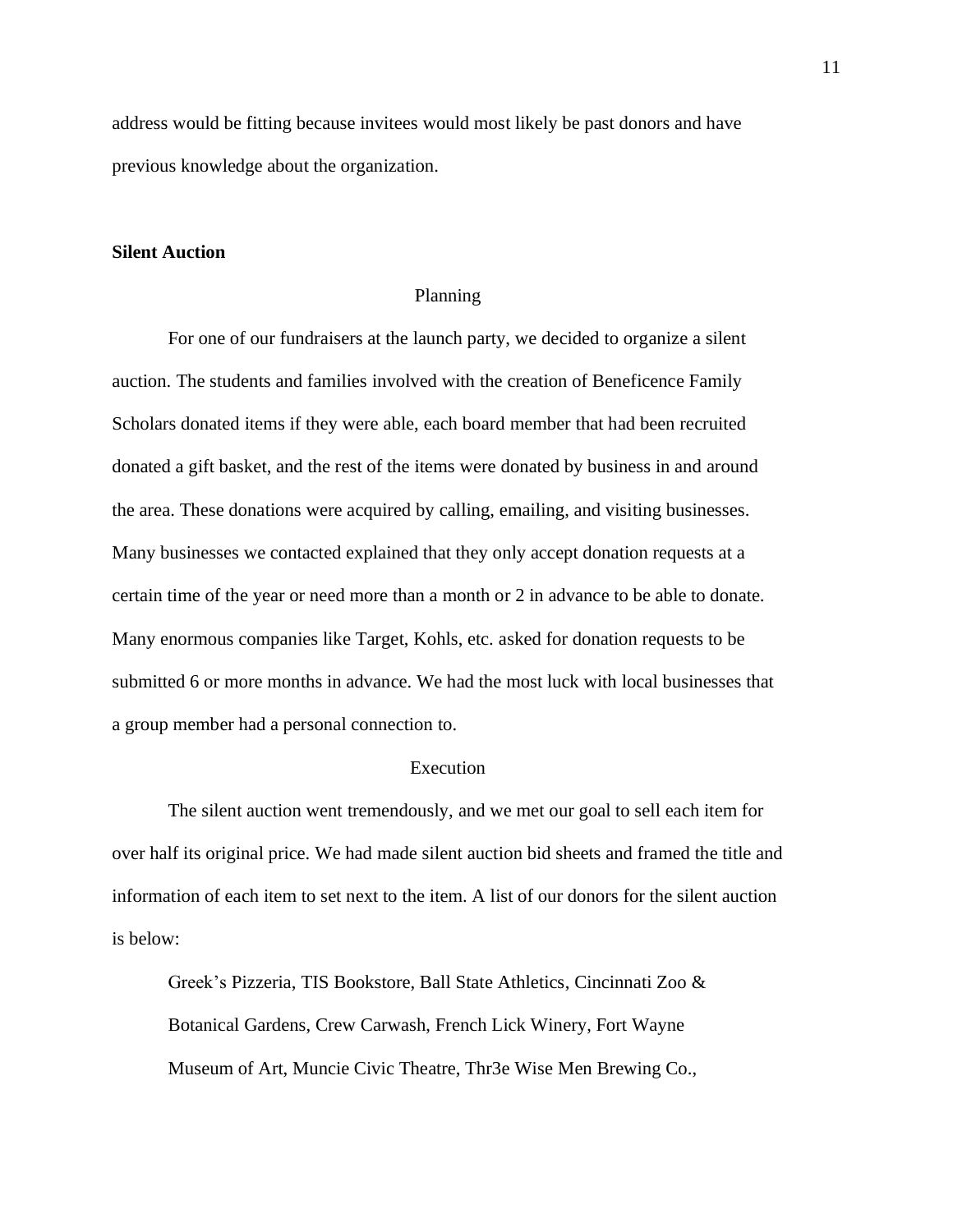Newfields, Phoenix Theatre of Indianapolis, The Pickled Pedaler of Indianapolis, Indianapolis Motor Speedway, Squire Boone Caverns, Sun King Brewery, Fort Wayne Tincaps, Titanic Museum of Pigeon Forge, The Caffinery, Eliza Roark, Mae Baczynski, Lisa Rowe, Laura Sorce, Kristina Powell, Kim Martin, Mary Dollison, Brandy James, Wilisha Scaife, Jeongyoon Lee, and Lydia Kotowski

The silent auction was open for bidding when the event began, but we had to close the bidding at some point. We closed the bidding during our programming, which meant attendees left the room to make their last bids, or attendees were hesitant to leave during the program for last bids. In our announcements, nor our program had we set an exact time for the silent auction's end, we only made the announcement, "The silent auction will be closing in 15 minutes." After finishing out other fundraising activity, we announced the winners of the auction items and they picked up their items on their way out of the event.

#### Suggested Improvements

In different circumstances, more than a few months to plan and organize a silent auction would be ideal. It would give the organization time to reach out and ask for donations from more businesses, companies, and individuals. An area where we could have improved upon that was in our control was to use a bigger space for the silent auction. We held it in a lobby area of our venue, and we underestimated how much space we would use. Another aspect we could have improved upon is our silent auction transitions. As mentioned, we did not set an exact time for the silent auction to close and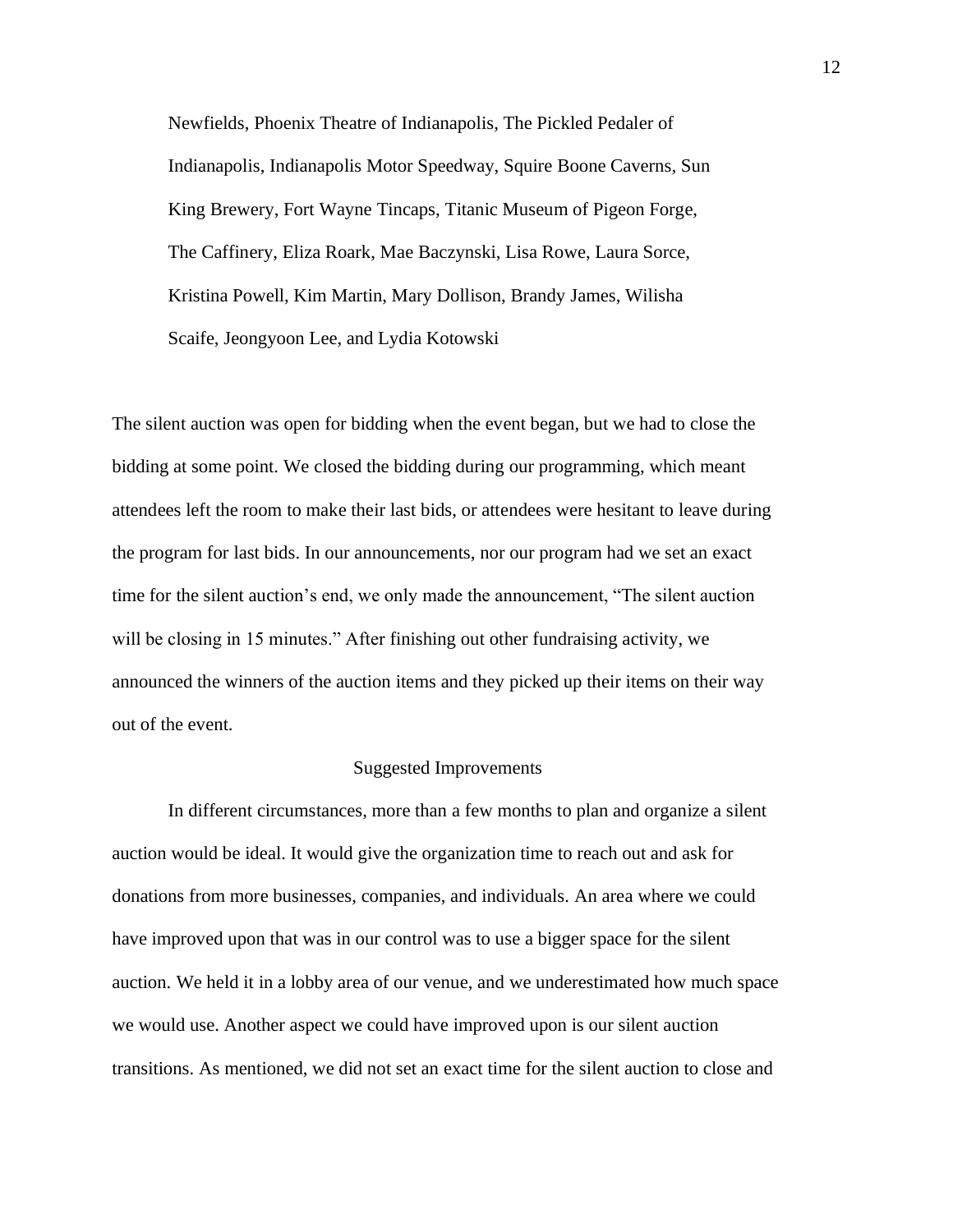attendees did not know when the bidding would end until we told them so during our programming. In the book *Effective Fundraising for Nonprofits*, it is suggested that activities don't get into one another's way. You should stick to a strict schedule and not overlap fundraising efforts. Doing so could exclude potential donors who may be likely to donate in another way if they did not win a silent auction item (Bray, 2016). The way we organized our event, there was a sense of ambiguity when the silent auction would close and who won items until after our other fundraising event. Having a set time for the auction to end that was publicized to attendees would help to lessen ambiguity and not overlap fundraising efforts as much.

### **Venue, Catering & Florist**

#### Planning

Looking up and choosing a venue, florist, and catering options was a daunting task and took a lot of calling and emailing different people and businesses to get price quotes. We toured a few venue options and our top choice was to have the launch party on the Ball State campus. We looked into the L.A. Pittenger Student Center and the Alumni Center. Both options were free to use because our affiliation with Ball State, but required the use of Ball State catering, which would result in a higher bill than other venue and catering options together. For food, we decided to have hors d'oeuvres instead of a meal. It was more budget-friendly and would be easier for people to eat and socialize, as well as go for multiple trips for food if wanted. For decorations, we wanted to purchase floral centerpieces and would plan to ask for a donation if attendees wanted to take them home at the end of the event.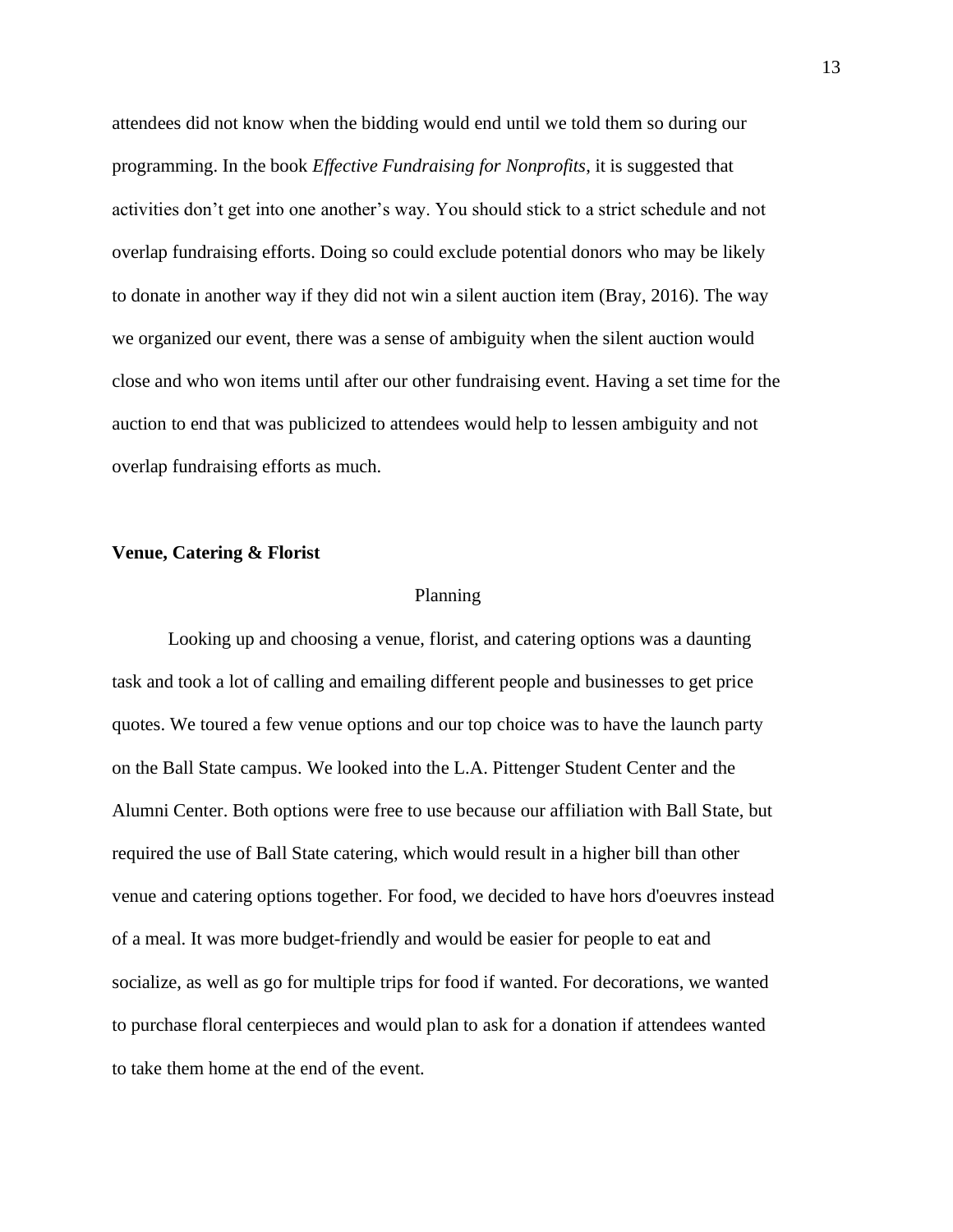#### Execution

For each venue, catering, and florist, one of the biggest deciding factors for us was that they could offer us a discount because we were a non-profit. For a venue, we chose the Grand Hall at Cornerstone Center for the Arts in Muncie, IN because of their beautiful event spaces and the discounts they could give us. The Grand Hall's ornamented walls and impressive ceiling drew us to this space, thinking it would go well with our decorations and match our organization colors of yellow and green. We were able to use the Grand Hall and the lobby area outside the hall, which we used for welcoming our guests, the silent auction, a photo booth, hors d'oeuvres and non-alcoholic drinks. Right in the entrance to the Grand Hall, we placed our cash bar. For a caterer, we chose Once Upon A Plate, a local Muncie business. Once Upon a Plate worked with us to create our ideal hors d'oeuvres spread and set up a beautiful table full of food and drinks. When choosing food items, we took into consideration those who may be vegetarian, vegan, or dairy-sensitive and made it a goal to have choices available for all attendees. They also worked with us to provide a cash bar for our attendees. A list of the hors d'oeuvres were arranged to be served is provided below:

Spinach and artichoke dip with blue corn tortilla chips, Italian bruschetta with baguette, pepperoni calzone, Caprese skewers, crudités, fruit with dip, domestic cheese and crackers, and chicken lemongrass potstickers.

For a florist, we chose Normandy Flower Shop, another local Muncie business. They could give us a significant non-profit discount on floral arrangements and created beautiful arrangements using our organization colors of green and yellow. At the end of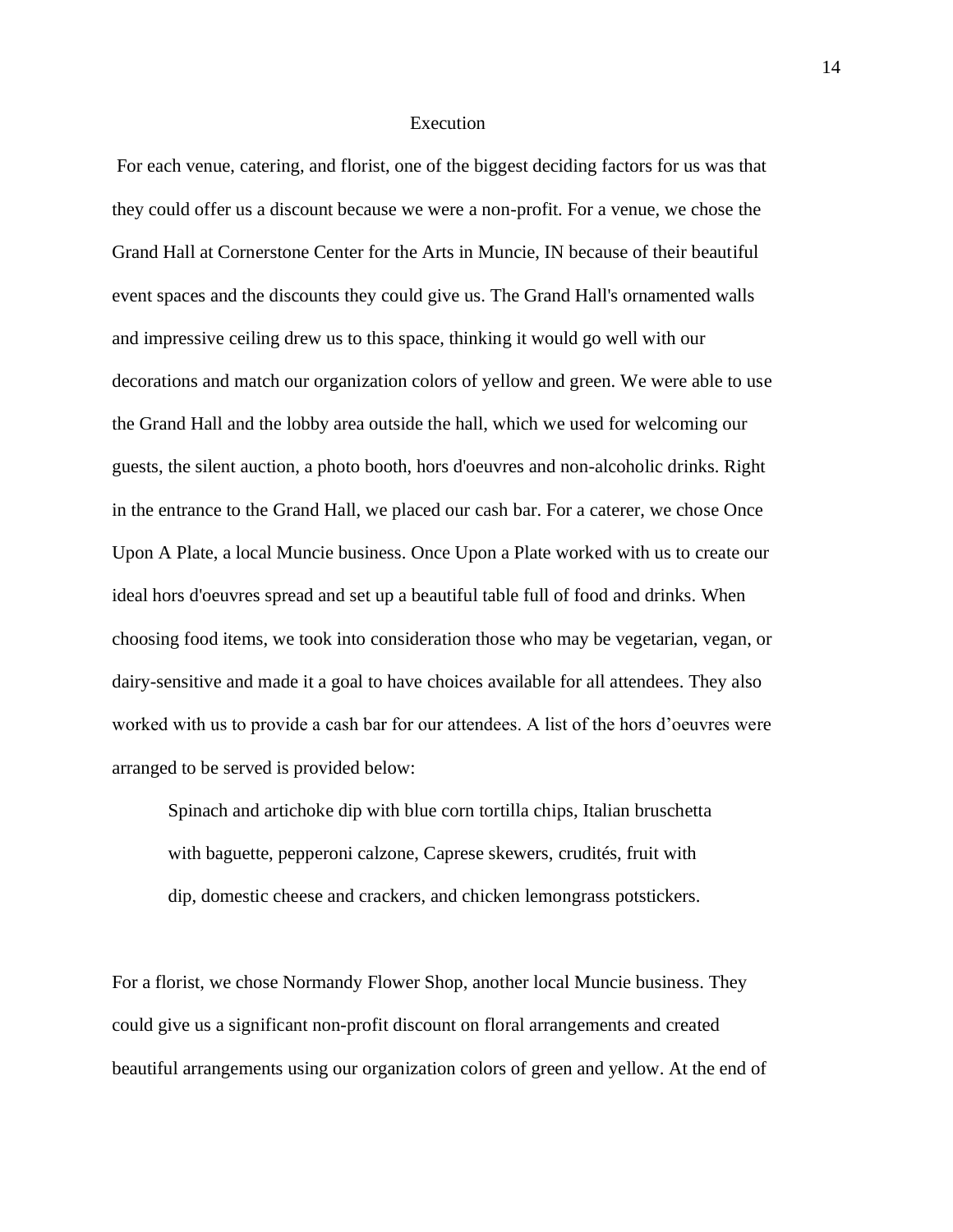the event, we were left with very few leftovers making the amount of food we ordered perfect and many attendees did donate to take floral arrangements. We had a few leftovers and we gifted those to our board members.



*Image 1: Grand Hall*

## Suggested Improvements

Generally, our venue, caterer, and florist were all huge successes, but there were a few minor adjustments we could have made to improve upon what we did. As mentioned earlier, our silent auction was held in the lobby area right outside the Grand Hall and we could have used a bigger space for the auction or organized it more suitably. For future events, a venue that could support our programming, food, and silent auction all in one space could improve upon the flow of the event. We were hesitant to offer a cash bar to guests, not wanting to pressure anyone into drinking, and not knowing if it would be worth it. At the end of the event, we had not sold many drinks at the cash bar and either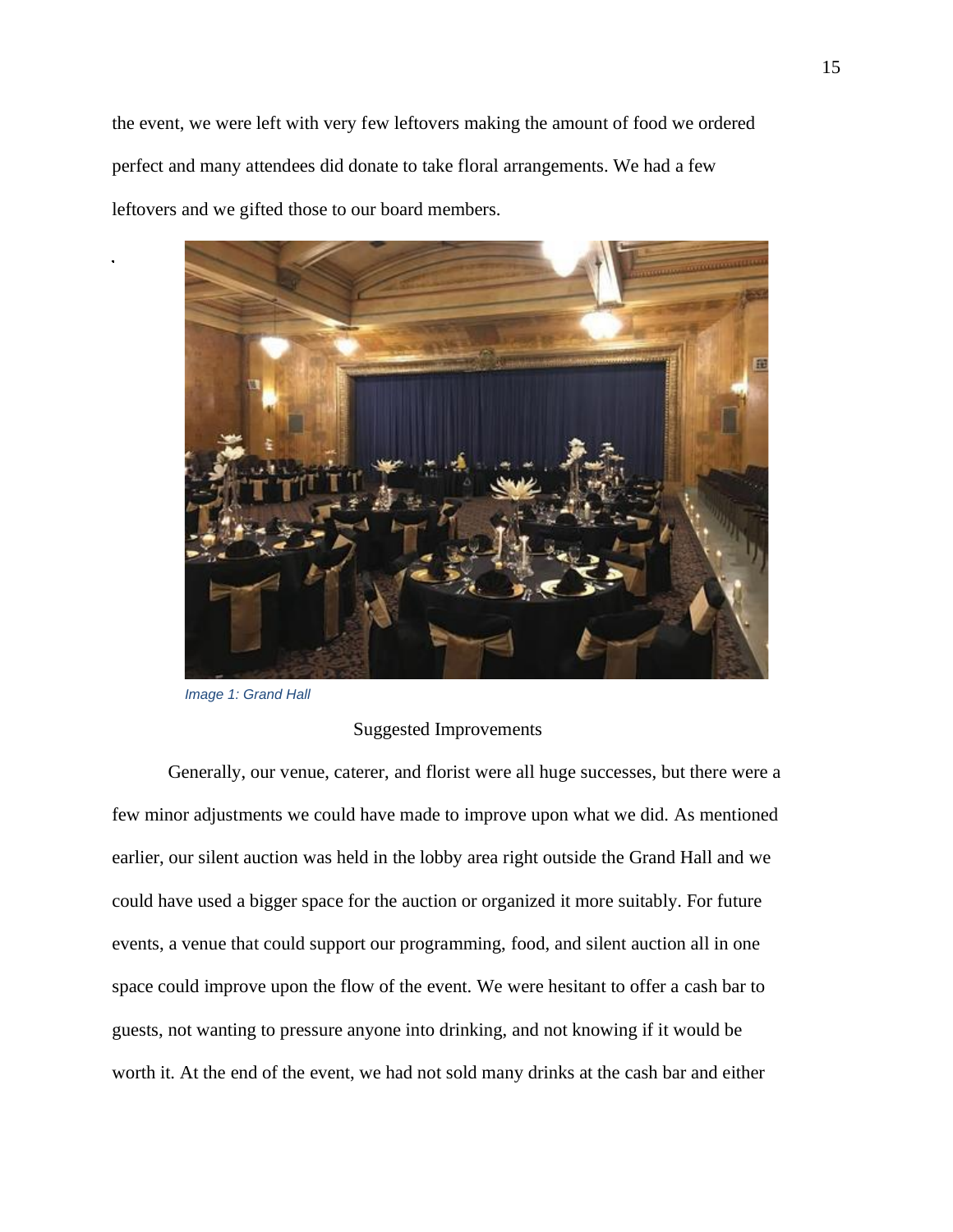just broke even or were just under breaking even. I believe that not having a cash bar—or any bar at all—would have been an improvement to our event. Many of the attendees came to the launch party to see our accomplishments, and at a showcase/launch party, I do not think the cash bar was as successful as it would be at future events.

### **Entertainment & Speakers**

#### Planning

Like any other event, we wanted guests to be entertained the duration of the event. We planned to show a student-made documentary over the creation of the non-profit and in addition to the documentary we wanted to have a few people speak and have live music when people were not speaking. There was also a plan made to create a photo booth in the hallway for guests to take pictures at if wanted.

### Execution

A friend of Lydia Kotowski, current President, and Founder, David Kuo graciously volunteered his time to be our pianist for the night. He played from the start of the event to when our programming began and times in between. I, Mae Baczynski, was the emcee for the night and announced and introduced speakers such as Lydia Kotowski who spoke about the creation of Beneficence Family Scholars and her involvement, Mary Dollison who spoke about her motivation to join the board, and Stephanie Schlichting who led one of our fundraising efforts. We also played a pre-recorded video message from Cathe Dykstra, CEO and CPO of Family Scholar House, who could not make it that night. Between speakers and our pianist playing, we showcased a documentary created by Olivia Rowe and Liz Kim that showed the process it took to create the non-profit. Lastly,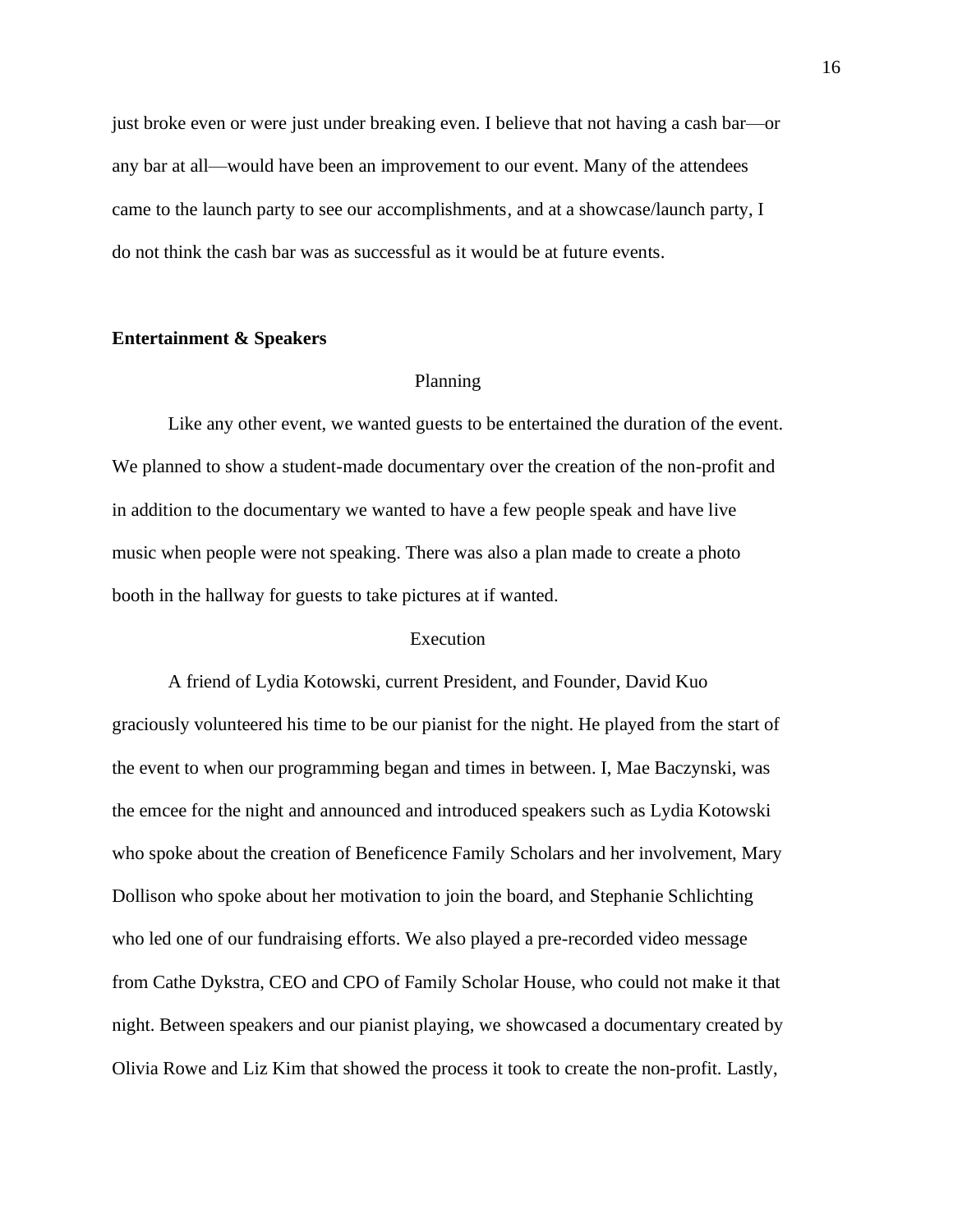an area in the hallway was decorated with flowers and vines to create a backdrop for a photo booth for attendees to use.

## Suggested Improvements

Our speakers and pianist all did wonderful jobs and attributed to the success of the night. Out of our control was Cathe Dykstra's preexisting time commitments, making her unable to come to speak in person which would have been preferred. One improvement we could have made with our entertainment was the photo booth. Circling back to the venue, we did not have an ideal space for a photo booth, and we put it in a high trafficked hallway. There was also no photographer or sign letting attendees know it was a photo booth, so it did not get used as much as hoped. Looking back, I think we should have had a photographer there to take pictures to send to attendees later, a sign to put at the photo booth, and should have put it in a less-trafficked area.

## **Fundraising**

#### Planning

While we had been carrying out fundraising campaigns for most of the semester, we wanted to use this launch party to raise money to acquire an office space and begin supporting families. In addition to the silent auction, which was already discussed, we created a campaign called *Fund the Mission.* We planned to place donation cards at each table and asked attendees that if they would like to donate via cash, card, or check to fill out the card and wave it in the air. We would have organization members walk around the room to get the cards and have people set up at the back of the room with credit card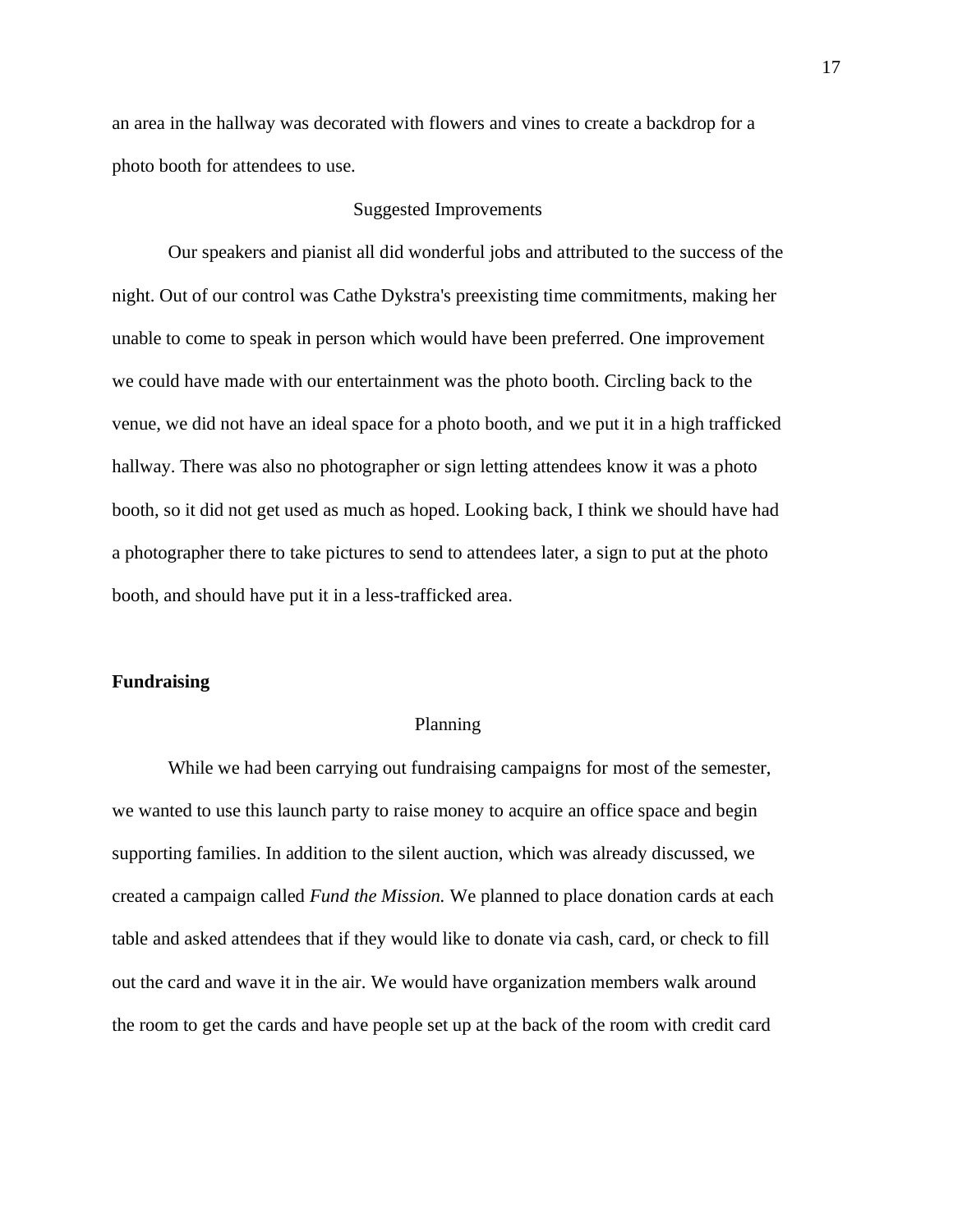readers. We planned to encourage people to also donate electronically on our website if they would like.

### Execution

One of our founding members Stephanie Schlichting led *Fund the Mission* and explained to attendees how it would work. You could sense a bit of confusion and hesitation in the room about what was happening. Attendees did not wave donation cards in the air as planned but were more reserved in their donating using our electronic options. People also made their way to the back of the room to donate using the card readers instead of having Beneficence Family Scholars members collect donation cards. Our original plan may not have worked, but people were generous in their giving and many donors gave sizeable amounts. With *Fund the Mission* and our silent auction, we successfully raised over \$8,000 at our launch party.

#### Suggested Improvements

When non-profits host gala-like events they charge some sort of admission and provide more of a dinner than we did, so for our launch party that had a designated guest list and was by invite only, I think this type of fundraiser was acceptable. I believe the fundraiser activity would have been more successful if we had a larger guest list though. Many of our attendees were family and friends who may have already given to the organization or took part in the silent auction. By doing our fundraiser at the end of the night with our roughly 150 attendees, we may have been asking too much of them and they may not have had the means to give in so many ways. My belief is to how we were able to raise so much money at our event is that it was because of relationship-based fundraising. This fundraising practice is influenced by the theory of relationship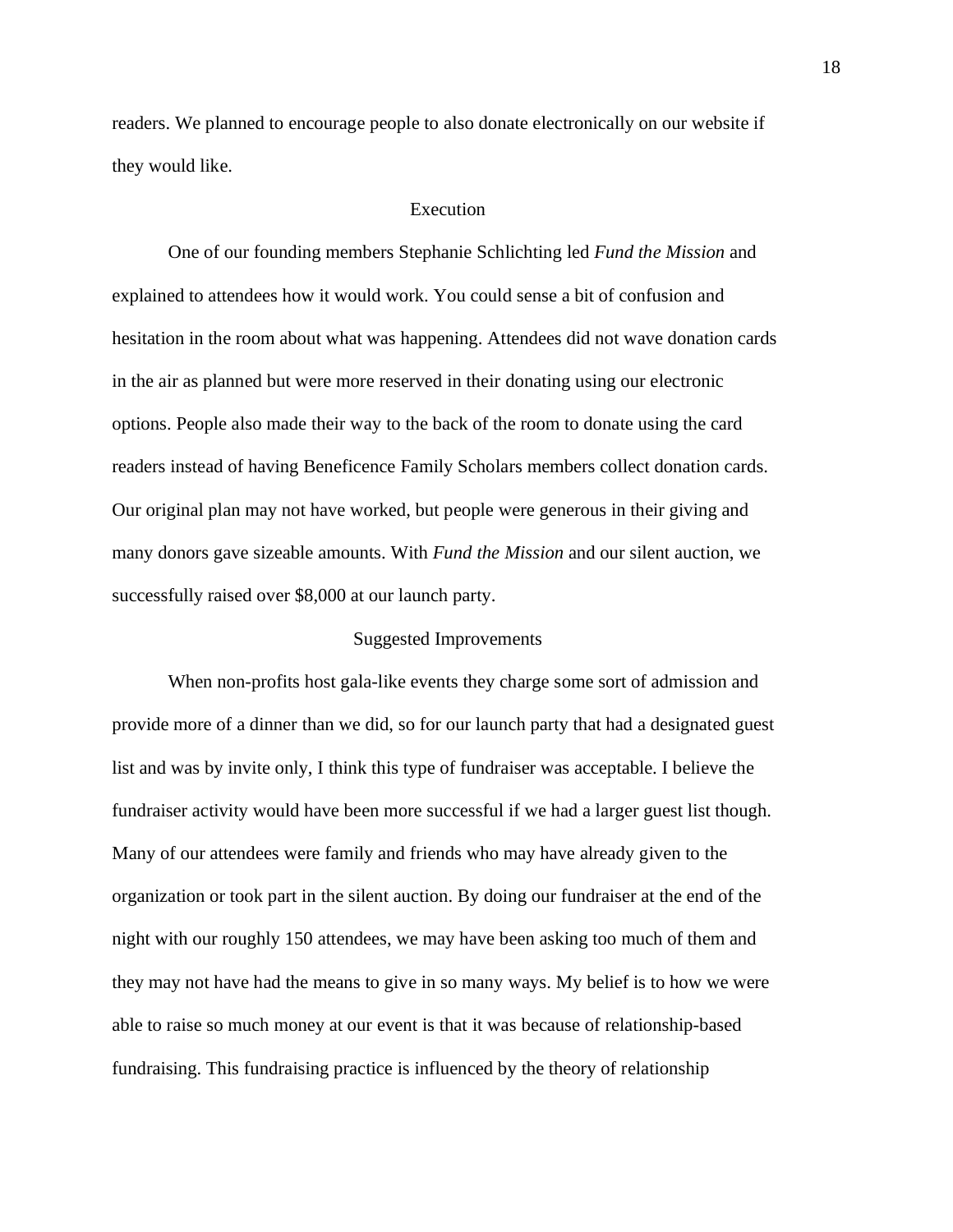marketing. "Relationship marketing refers to all marketing activities directed toward establishing, developing, and maintaining successful relational exchanges," (Jung & Lee, 2019). Because of relationship-based fundraising, people gave to our organization because of the relationships they had with all the students who founded Beneficence Family Scholars, not so much that we provided engaging activities and had to persuade attendees. Most attendees were there to see the accomplishments of someone they have a close relationship with. Our fundraising campaign *Fund the Mission* was successful, but not sustainable because founding students will most likely grow away from the organization after the semester ends and their other time-commitments begin again, leading to relationship-based donors to not donate as much because their connection to the organization is diminished.

### **Conclusion**

Planning an event is challenging is so many ways. There are numerous options for each aspect of an event and making sure that all the pieces of the puzzle come together at the right time takes much planning and organization. Beneficence Family Scholars had a successful launch party, but after analyzation and research, there could have been improvements that may have made it even more successful in almost every aspect—the launch party, invitations, silent auction, venue, catering, florist, entertainment, speakers, and fundraising. Seldom do people take the time to explain their choices and if they added to a successful event and I would suggest that documentation of event details should take place. This would be helpful for other beginner organizations when planning events and be helpful to those in the organization when planning future events. It is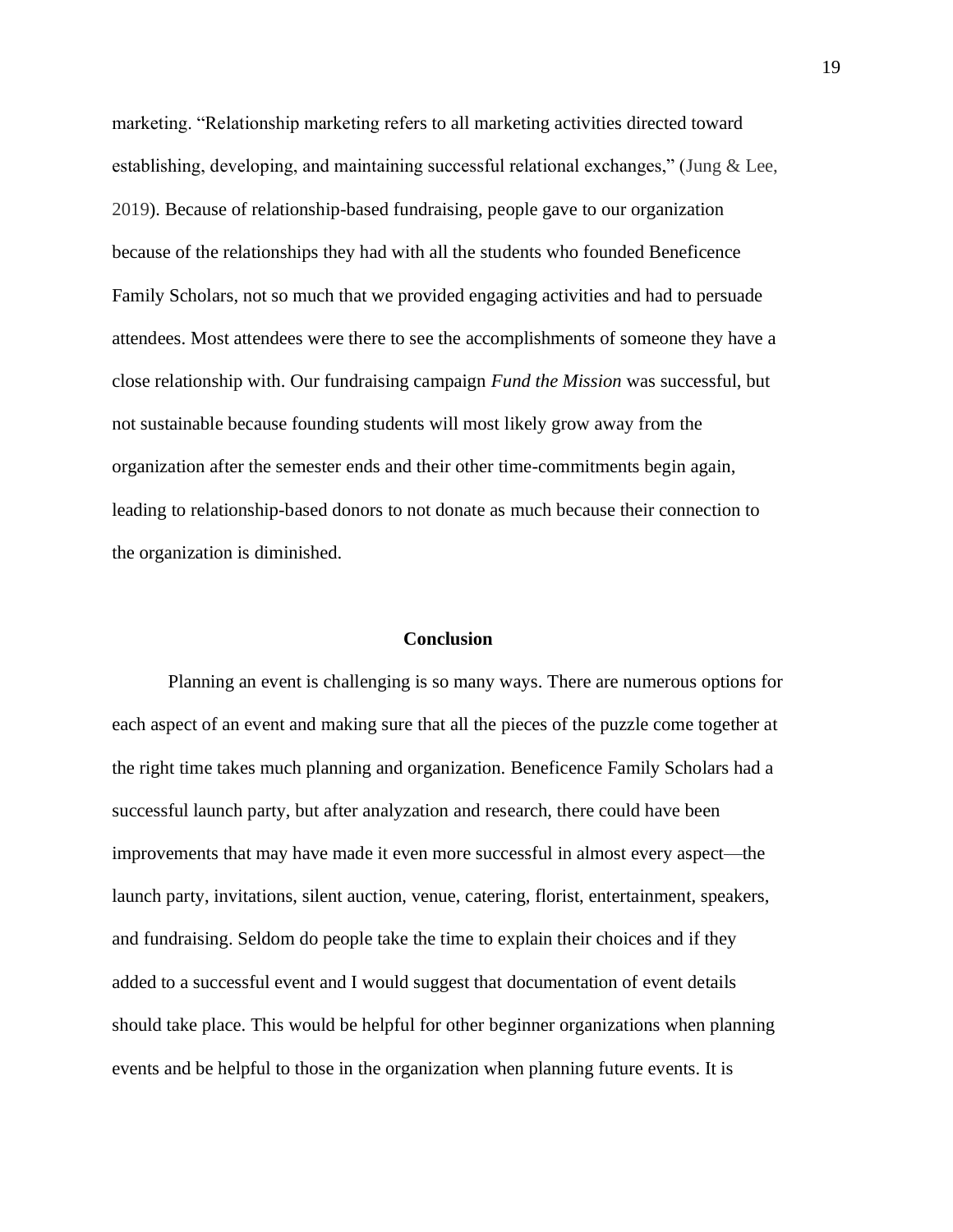important to not what succeeded and what did not to avoid mistakes during future events. This analysis provides suggested improvements of each aspect of the launch party and can help future event organizers.